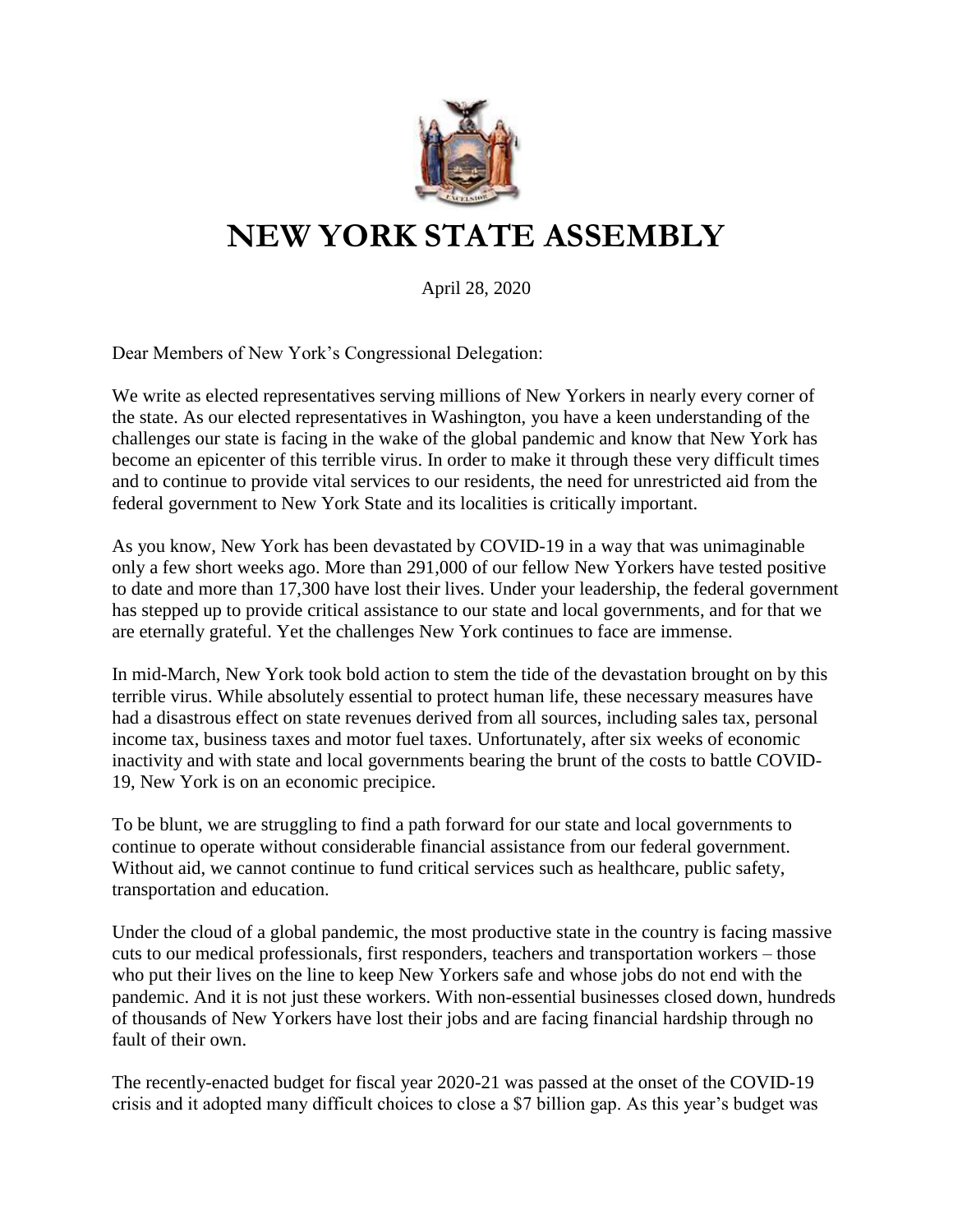being finalized, the economic toll of the public health crisis created a new deficit. Instead of adopting a budget that included draconian cuts to all programs, the legislature granted the Division of Budget the authority to align state expenditures to available resources, allowing reductions to be made when the financial plan is deemed out of balance, with appropriate legislative review.

The true extent of our precarious financial position is now coming into focus. Released on April 25, 2020, New York's updated financial plan provides a spending scenario that would send the state and regional economy into a tailspin, with \$10 billion in spending reductions to all sectors of state spending, with exceptions related to public health and safety, and other mandatory costs.

The financial plan assumes \$8.2 billion in local assistance cuts, which equates to a 20 to 30 percent reduction to just about every critical service our – and your – constituents depend upon: school aid, Medicaid, aid to municipalities, property tax relief for homeowners, child care, CUNY, state community colleges, agricultural supports, aid for our seniors, aid for the direct care workforce and veterans' programs to name just a few.

The Division of Budget also projects a 10 percent reduction to the operations of our state's workforce. A \$1.6 billion reduction would impact essential state services that our taxpayers rely upon – from the maintenance and repair of our roads and bridges, to the economic and intellectual engine of SUNY, to environmental protection staff and to those processing unemployment claims.

In short, if cuts of this scale become a reality, no element of daily life for most New Yorkers would be left unscathed. Unemployment would increase dramatically over already-intolerable levels. Services to promote general health and well-being would be eliminated. The housing market would grind to a halt. The ability of people to pay rent and stay in their homes would be jeopardized. Local economies would be devastated. Services to children, the needy and our seniors would be decimated. The quality of life of all of our residents would be diminished.

A recent suggestion to allow states to file for bankruptcy to manage the financial crisis that has arisen is short sighted, irresponsible and, above all else, not legal. Additionally, states declaring bankruptcy would send negative shock waves through an already unstable stock market. New York is home to the third largest economy in the nation – larger than most small countries – and is the global center for securities exchange. Our taxpayers are among the highest contributors to the federal government, while the state ranks dead last in distribution of federal aid.

We are the United States of America, not the United States until one needs help. New York State has always been there for our country during its times of need. Now we are counting on our federal government to stand with us. Your strong collective voice on behalf of the people and state you represent is needed now more than ever because unrestricted aid has never been more essential. Please let us know how we can work together to deliver for the people of our communities in this time of critical need.

Sincerely,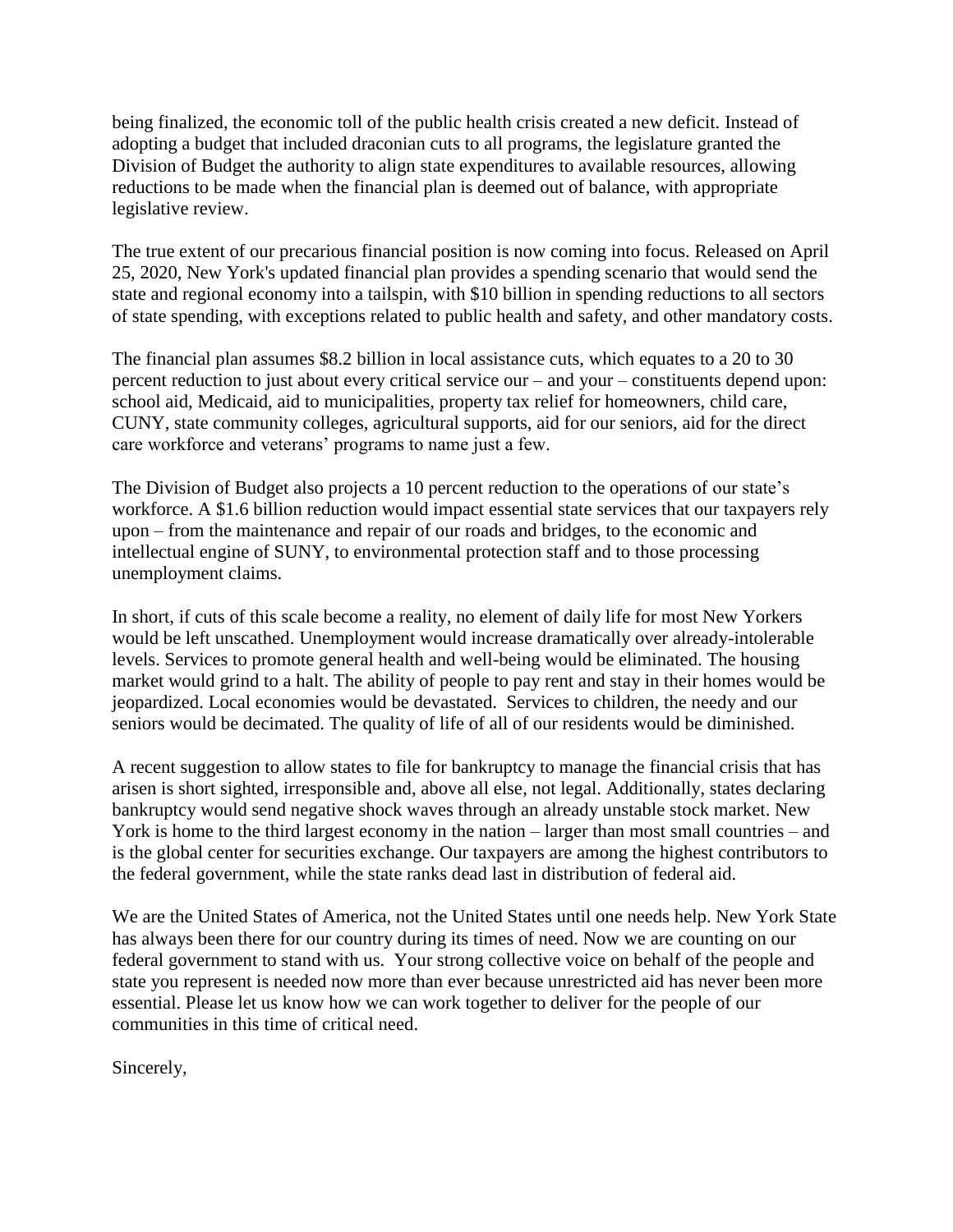De Nextie

Carl E. Heastie Speaker

Crystal Peoples-Stokes Majority Leader

Peter J. Abbate Assemblymember

Thomas Abinanti Assemblymember

Jeffrion L. Aubry Assemblymember

Brian Barnwell Assemblymember

Didi Barrett Assemblymember

Michael R. Benedetto Assemblymember

Rodneyse Bichotte Assemblymember

Michael Blake Assemblymember

Edward C. Braunstein Assemblymember

Harry B. Bronson Assemblymember

David Buchwald Assemblymember

Patrick Burke Assemblymember Marianne Buttenschon Assemblymember

Kevin A. Cahill Assemblymember

Robert Carroll Assemblymember

William Colton Assemblymember

Vivian E. Cook Assemblymember

Marcos Crespo Assemblymember

Catalina Cruz Assemblymember

Michael J. Cusick Assemblymember

Steven Cymbrowitz Assemblymember

Taylor R. Darling Assemblymember

Maritza Davila Assemblymember

Carmen N. De La Rosa Assemblymember

Michael G. DenDekker Assemblymember

Inez Dickens Assemblymember

Erik Martin Dilan Assemblymember

Jeffrey Dinowitz Assemblymember

Anthony D'Urso Assemblymember

Simcha Eichenstein Assemblymember

Steven Englebright Assemblymember

Harvey Epstein Assemblymember

Patricia Fahy Assemblymember

Charles D. Fall Assemblymember

Nathalia Fernandez Assemblymember

Mathylde Frontus Assemblymember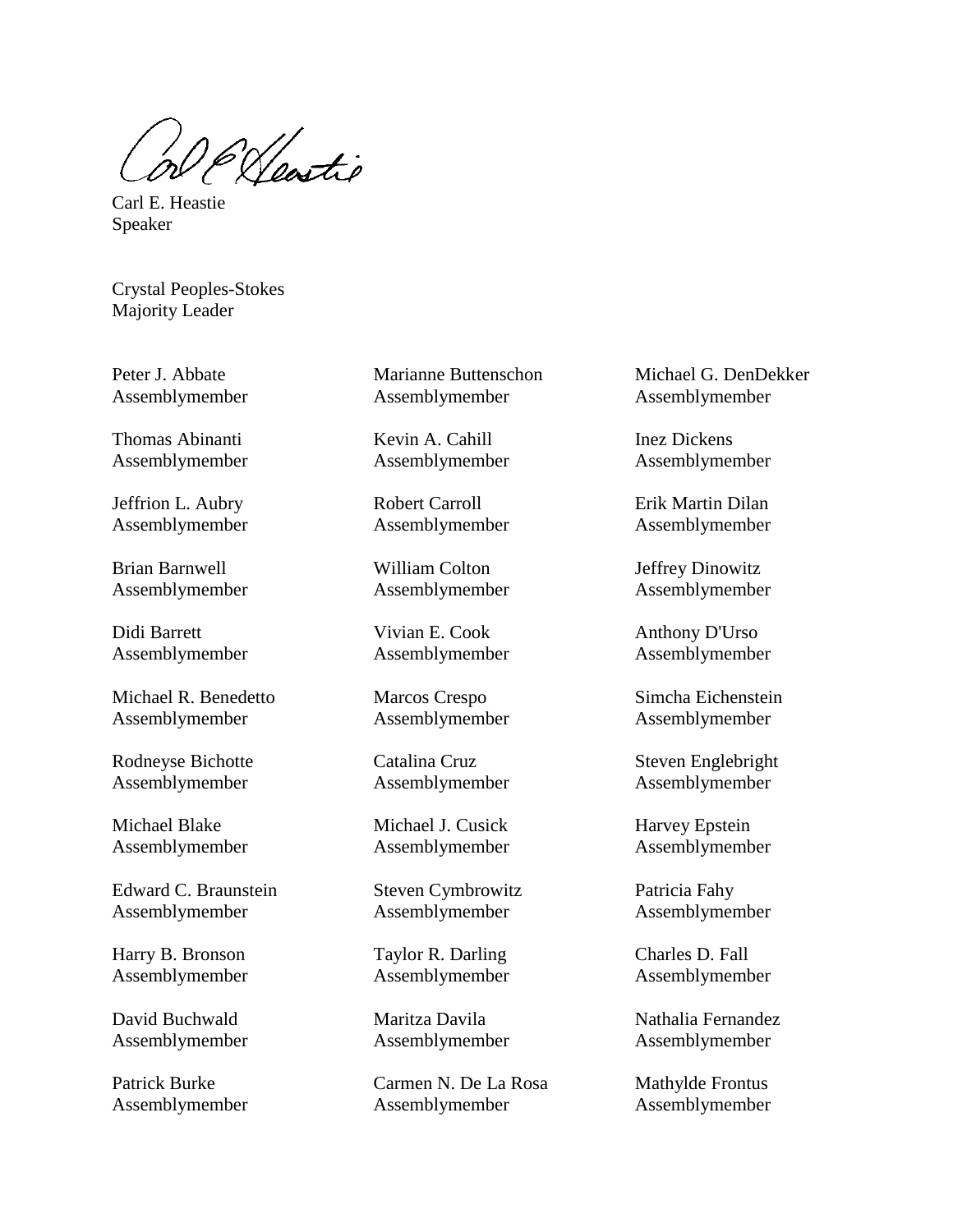Sandra R. Galef Assemblymember

David F. Gantt Assemblymember

Deborah J. Glick Assemblymember

Richard N. Gottfried Assemblymember

Judy Griffin Assemblymember

Aileen M. Gunther Assemblymember

Andrew D. Hevesi Assemblymember

Pamela Hunter Assemblymember

Alicia Hyndman Assemblymember

Jonathan G. Jacobson Assemblymember

Ellen C. Jaffee Assemblymember

Kimberly Jean-Pierre Assemblymember

Billy Jones Assemblymember

Latoya Joyner Assemblymember

Ronald Kim Assemblymember Charles D. Lavine Assemblymember

Joseph R. Lentol Assemblymember

Barbara S. Lifton Assemblymember

Donna A. Lupardo Assemblymember

William B. Magnarelli Assemblymember

John T. III McDonald III Assemblymember

Karen M. McMahon Assemblymember

Michael Miller Assemblymember

Walter T. Mosley Assemblymember

Yuh-Line Niou Assemblymember

Catherine T. Nolan Assemblymember

Daniel J. O'Donnell Assemblymember

Felix W. Ortiz Assemblymember

Steven Otis Assemblymember

Amy Paulin Assemblymember N. Nick Perry Assemblymember

Stacey Pheffer Amato Assemblymember

Victor Pichardo Assemblymember

J. Gary Pretlow Assemblymember

Daniel Quart Assemblymember

Philip Ramos Assemblymember

Karines Reyes Assemblymember

Diana C. Richardson Assemblymember

Robert J. Rodriguez Assemblymember

Daniel Rosenthal Assemblymember

Linda B. Rosenthal Assemblymember

Nily Rozic Assemblymember

Sean M. Ryan Assemblymember

Angelo Santabarbara Assemblymember

Nader Sayegh Assemblymember